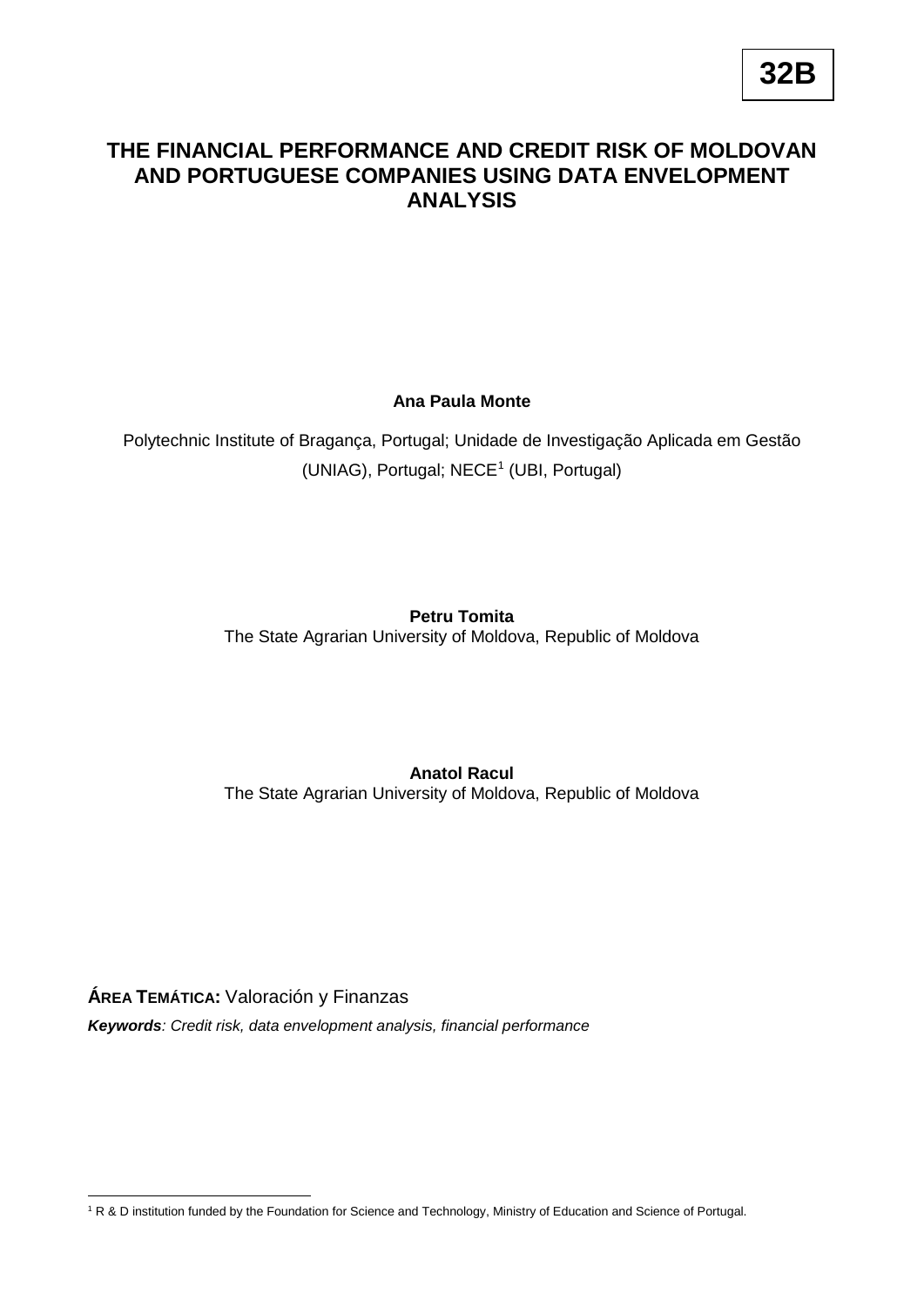#### **Abstract:**

The objective of this paper is to identify determinants of a company's financial performance and assessing its credit risk by analyzing the differences in technical efficiency among a sample of companies from the Republic of Moldova and Portugal. Data envelopment analysis (DEA) is a mathematical programming model applied to a set of observations for each company corresponding to achieve output level for given input levels. DEA provides a comprehensive analysis of relative efficiency for multiple input – multiple output situations by evaluating each company and measuring its performance relative to an envelopment surface composed of other companies. Companies that lie on the envelopment surface are deemed efficient and companies that do not lie on the surface are termed inefficient and the analysis provides a measure of their relative efficiency.

*Keywords: Credit risk, data envelopment analysis, financial performance*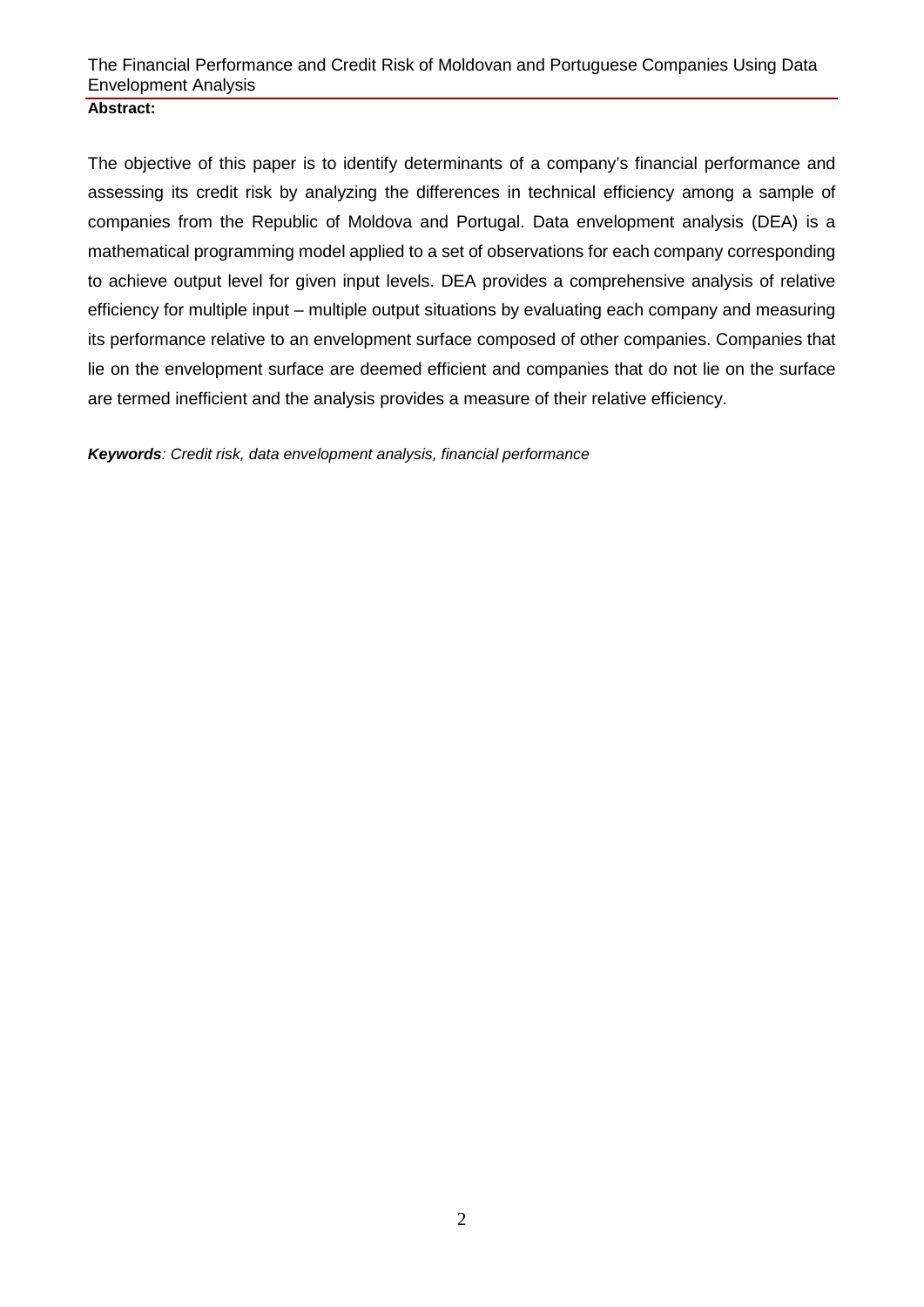# **THE FINANCIAL PERFORMANCE AND CREDIT RISK OF MOLDOVAN AND PORTUGUESE COMPANIES USING DATA ENVELOPMENT ANALYSIS**

**Abstract:** The objective of this paper is to identify determinants of a company's financial performance and assessing its credit risk by analyzing the differences in technical efficiency among a sample of companies from the Republic of Moldova and Portugal. Data envelopment analysis (DEA) is a mathematical programming model applied to a set of observations for each company corresponding to achieve output level for given input levels. DEA provides a comprehensive analysis of relative efficiency for multiple input – multiple output situations by evaluating each company and measuring its performance relative to an envelopment surface composed of other companies. Companies that lie on the envelopment surface are deemed efficient and companies that do not lie on the surface are termed inefficient and the analysis provides a measure of their relative efficiency.

*Keywords: Credit risk, data envelopment analysis, financial performance*

#### **INTRODUCTION**

In the last decade of the 20<sup>th</sup> century, nearly all major international banks invested heavily in human and technological resources in order to reorganize their methods of assessing and managing credit risk. This revolutionary process was by no means limited to a mere technical innovation associated with risk management methods, but affected one of the most traditional, established areas of banking, namely credit (Cristoffersen, 2012). As Bruni, Beraldi, and Iazzolino, (2014) say "*credit risk is a hot topic not only for banks, lenders and investors, providing credit to sustain small and medium enterprises, vulnerable to shocks caused by wrong lending decisions, but also for all types of manufacturing firms. Besides the fact that firms act directly as lenders when they grant credit extension to some customers, credit risk evaluation can help to predict and prevent possible defaults within the supply chain*" (p.766).

It is important to give a short explanation of what is meant by "credit risk": *the possibility that*  an unexpected change in counterparty's creditworthiness may generate a corresponding *unexpected change in the market value of the associated credit exposure* (Crouhy, Galai, & Mark, 2000; Giesecke, 2002). There is a vast literature on credit risk assessment and methodologies to measure credit risk (Altman & Saunders, 1997; Calin & Popovici, 2014; Khemakhem & Boujelbènea, 2015). The most popular ones have been the Multifactorial discriminant analysis, whose promoter had been Altman (Altman & Saunders, 1997) but other methodologies that have been proposed are artificial neural networks (Khemakhem & Boujelbènea, 2015) or even Data Envelopment Analysis (DEA) (Bruni et al., 2014; Paradi, Asmild, & Simak, 2004; Tsolas, 2015).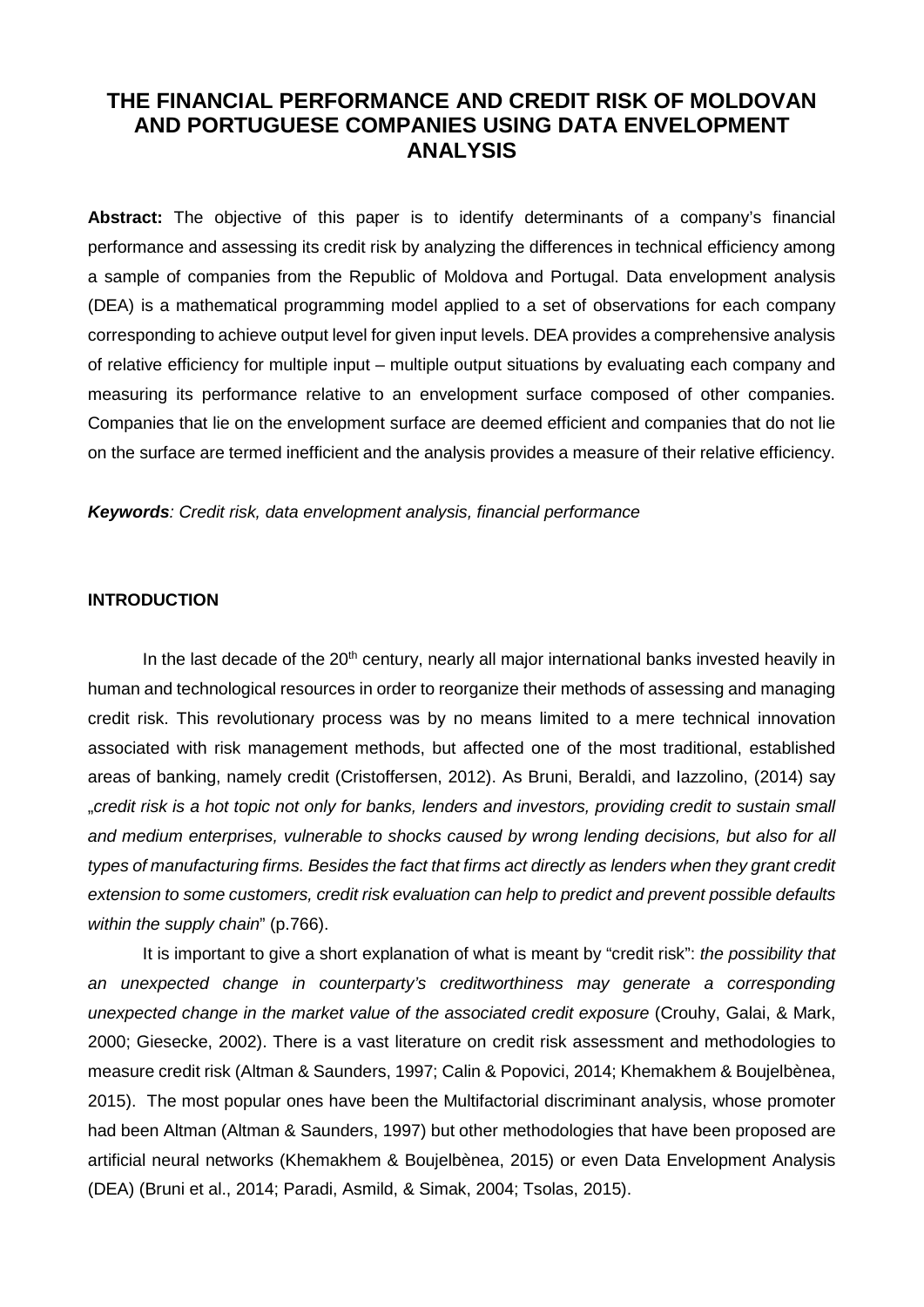This paper aims to propose a method connecting the credit risk and the technical efficiency provided by the DEA methodology and comparing the results with the official credit risk ratings that have been calculated using the methodology of National Bank of Moldova. The same method is applied to a set of data which includes 530 companies from Portugal. The companies are from a wide range of industries and of different scales in terms of total revenues and total assets. Some obvious outliers have been removed from the initial set of data; however the diversity and wide variation of the data has been preserved (Toma, Dobre, Dona, & Cofas, 2015).

 This paper is structured as follows. After this short introduction the data and methodology is presented in the section Material and Method. Then, the results are presented and discussed in the third section and finally the conclusions

#### **MATERIAL AND METHOD**

DEA methodology evaluates companies' financial performance using the methods of mathematical programming. Within a given set of companies, we know the obtained output level (sales revenues) for each company and the used input level (financial data from the balance sheet and income statement). On the basis of the given data it can be defined the space of company's performance if only certain hypothesis concerning these facts were accepted (Sironi & Resti, 2007). To measure the performance one should report the sales revenues of each company to the set the frontier of possible values. In order to determine the performance frontier for a given number of companies K and for which we have the primary data concerning the number of inputs M and the number of outputs N, one can define the space of performance possibilities as given by equation 1:

$$
\{(x^k, y^k) \in IR^{M+N} \ (k=1...K)\}
$$
 (1)

The distance function that evaluates the output oriented efficiency of every company can be calculated as follows (equation 2):

$$
DFO(x, y) = \max{\lbrace \theta \mid \theta y \in P(x) \rbrace}
$$
 (2)

where  $P(x)$  is the space of performance possibilities (Coelli, 1996).

The mathematical model which determines the relative efficiency for the set of K companies with the variable return to scale is given by set of equations 3:

| $max \theta$<br>$\lambda, \theta$ |     |
|-----------------------------------|-----|
| $I_{\kappa}^T \lambda = 1$        |     |
| $X^T \lambda \leq x^0$            | (3) |
| $Y^T \lambda \ge \theta y^0$      |     |
| $\lambda, \theta \geq 0$          |     |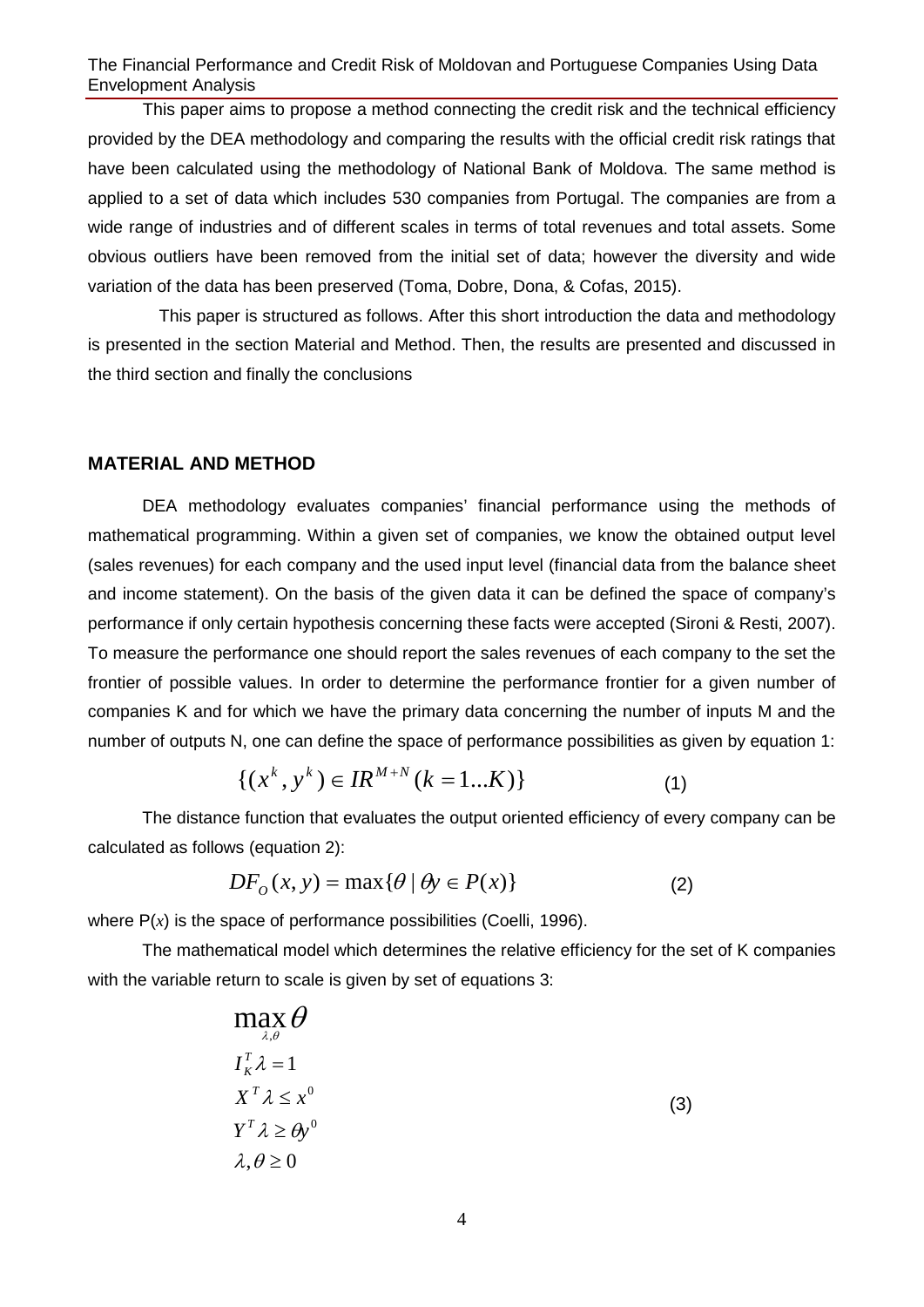Where,  $I_K$  is a vector column with all other K components equal to 1.

The given model identifies the biggest growth that is equiproportional with  $\theta^0$  of the output  $y^0$  for which still exists a convex combination of the primary set of data  $(X<sup>T</sup> \lambda, Y<sup>T</sup> \lambda)$ , that is at least as efficient as  $(x^0, \theta^0 y^0)$ . If the multitude of performance possibilities has a non-decreasing return to scale growth, then the condition  $I_K^T \lambda = 1$  must be replaced with  $I_K^T \lambda \ge 1$ . In this case, if  $\theta^0$  is a solution of the mathematical model, for  $\theta^0 \le 1$  the company  $(x^0, y^0)$  doesn't belong to the multitude of performance space offered by the set of data  $\{(x^k, y^k) \in IR^{M+N} (k=1...K)\}\$ . If  $\theta^0 = 1$ , then the company  $(x^0, y^0)$  is efficient, and if  $\theta^0 \ge 1$ , the company  $(x^0, y^0)$  is inefficient. In this case the value  $\theta^0 v^0$  represents the biggest output that can be obtained by equiproportional growth of the output  $y^0$ , which is possible to be obtained with the input  $x^0$ . This point represents the output radial projection  $y^0$  on the frontier of the space of performance possibilities P(*x*).

#### **RESULTS AND DISCUSION**

Economic data processing has been done with the programme "DEAP 2.1" (Coelli, 1996). The set of data used to estimate company's financial performance includes outputs and input factors as follows:

As outputs:

Y1 – sales revenues, thousand lei,

A inputs

- X1 total long term assets, thousand lei
- X2 inventories, current assets, thousand lei
- X3 other short term assets, thousand lei
- X4 owners' equity, thousand lei.
- X5 total short term liabilities, thousand lei
- X6 total long term liabilities, thousand lei

The [Table 1,](#page-5-0) below presents the calculated values for the financial performance using DEA analysis and also the credit risk rating attributed using National Bank of Moldova regulations to a set of Moldavian companies. The credit risk assessment was performed by the specialists of a Moldovan commercial bank. Their methodology includes financial statement analysis of the companies, but also the credit history, payment behaviour and some subjective information. It is worth mentioning that a rating of value "2" implies almost no risk (under 2% default risk) and a rating of "5" implies a bigger amount of credit risk (about 5%-10% default risk).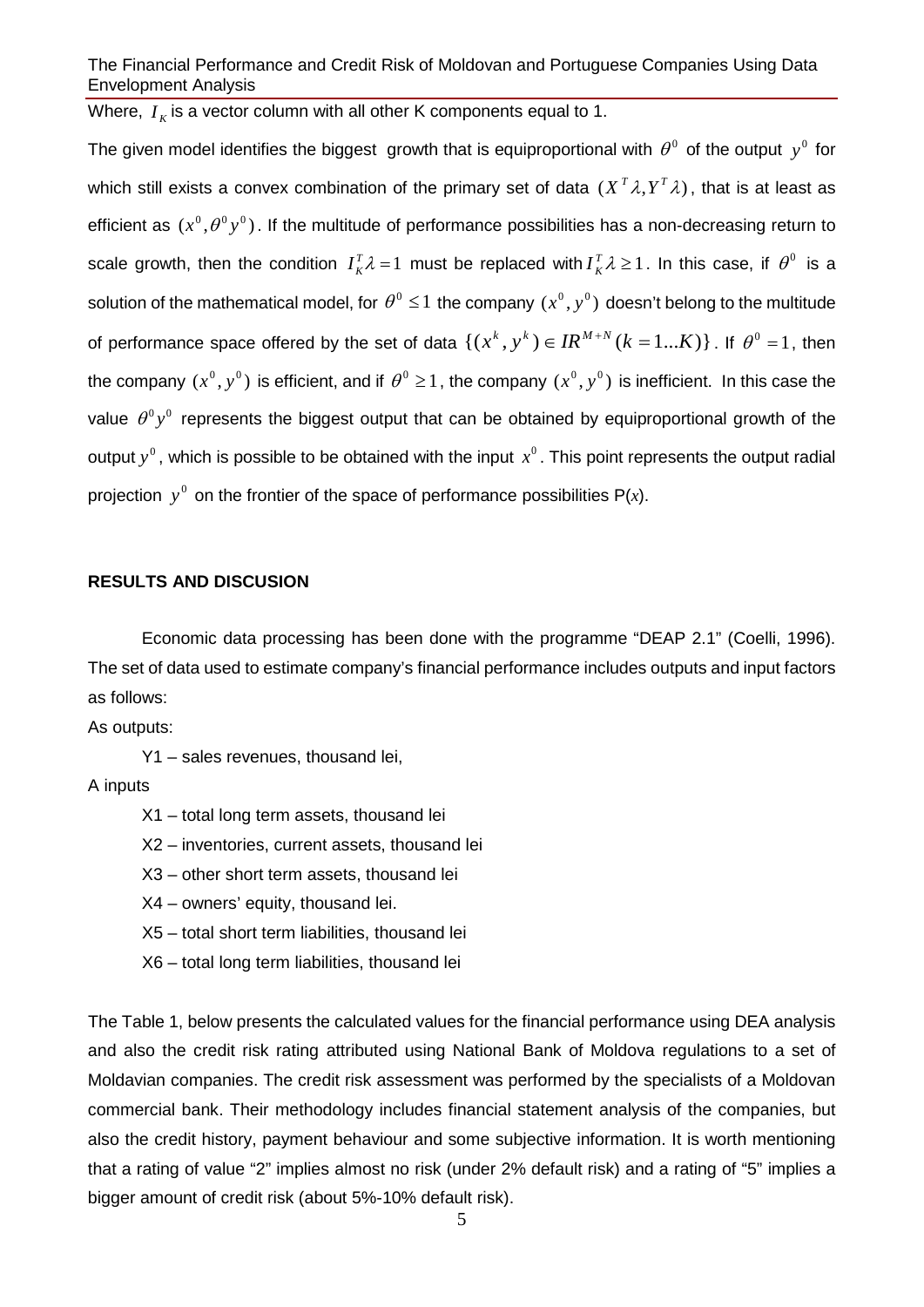| Number of<br>company    | Performance using<br>constant returns to<br>scale | Performance using<br>variable returns to<br>scale | Scale        | <b>Type</b>    | Credit<br>rating |
|-------------------------|---------------------------------------------------|---------------------------------------------------|--------------|----------------|------------------|
| 1                       | 0,057                                             | 0,422                                             | 0,134        | drs            | $\overline{c}$   |
| $\overline{c}$          | 0,039                                             | 0,111                                             | 0,347<br>drs |                | 5                |
| $\overline{3}$          | 0,237                                             | 0,383                                             | 0,619        | drs            | $\overline{2}$   |
| $\overline{\mathbf{4}}$ | 0,001                                             | 0,005                                             | 0,173        | drs            | $\overline{5}$   |
| 5                       | 0,007                                             | 0,028                                             | 0,246        | drs            | $\overline{2}$   |
| $\,6$                   | 0,024                                             | 0,036                                             | 0,672        | irs            | $\overline{5}$   |
| $\overline{7}$          | 0,044                                             | 0,045                                             | 0,966        | drs            | $\overline{2}$   |
| 8                       | 0,020                                             | 0,058                                             | 0,343        | drs            | $\overline{2}$   |
| $\overline{9}$          | 0,065                                             | 0,418                                             | 0,156        | drs            | $\overline{2}$   |
| 10                      | 0,414                                             | 0,650                                             | 0,637        | drs            | $\overline{2}$   |
| 11                      | 0,044                                             | 0,100                                             | 0,444        | drs            | $\overline{2}$   |
| 12                      | 0,007                                             | 0,012                                             | 0,537        | drs            | $\overline{5}$   |
| 13                      | 0,040                                             | 0,441                                             | 0,091        | drs            | $\overline{2}$   |
| $\overline{14}$         | 0,178                                             | 0,209                                             | 0,852        | drs            | $\overline{2}$   |
| $\overline{15}$         | 0,002                                             | 0,013                                             | 0,181        | drs            | $\overline{2}$   |
| $\overline{16}$         | 0,002                                             | 0,004                                             | 0,535        | drs            | $\overline{5}$   |
| 17                      | 0,285                                             | 0,566                                             | 0,505        | drs            | $\overline{2}$   |
| 18                      | 0,006                                             | 0,015                                             | 0,407        | drs            | $\overline{2}$   |
| 19                      | 0,437                                             | 0,649                                             | 0,673        | drs            | $\overline{2}$   |
| 20                      | 0,160                                             | 0,253                                             | 0,631        | drs            | $\overline{2}$   |
| 21                      | 0,122                                             | 0,122                                             | 0,997        | $\blacksquare$ | $\overline{2}$   |
| 22                      | 1,000                                             | 1,000                                             | 1,000        | $\blacksquare$ | $\overline{2}$   |
| 23                      | 0,002                                             | 0,004                                             | 0,396        | drs            | $\overline{2}$   |
| 24                      | 0,001                                             | 0,008                                             | 0,064        | drs            | $\overline{2}$   |
| 25                      | 0,003                                             | 0,009                                             | 0,367        | drs            | $\overline{2}$   |
| 26                      | 0,213                                             | 0,263                                             | 0,811        | drs            | $\overline{5}$   |
| 27                      | 0,002                                             | 0,008                                             | 0,275        | drs            | $\overline{2}$   |
| 28                      | 0,484                                             | 1,000                                             | 0,484        | drs            | $\overline{5}$   |
| 29                      | 0,231                                             | 1,000                                             | 0,231        | irs            | $\overline{2}$   |
| 30                      | 0,028                                             | 0,036                                             | 0,793        | drs            | $\overline{5}$   |
| 31                      | 0,002                                             | 0,005                                             | 0,368        | drs            | $\overline{2}$   |
| 32                      | 1,000                                             | 1,000                                             | 1,000        | $\blacksquare$ | $\overline{2}$   |
| 33                      | 0,000                                             | 0,001                                             | 0,376        | drs            | $\overline{5}$   |
| mean                    | 0,216                                             | 0,343                                             | 0,599        |                |                  |

<span id="page-5-1"></span><span id="page-5-0"></span>

 In the second column of [Table 1](#page-5-0) it is represented the performance scores relative to a frontier constant return to scale and in the third column the performance scores relative to a frontier variable return to scale estimated. In the column "Scale" the ratio between the first two columns is presented (Charnes, Cooper, & Rhodes, 1978). Also, it is indicated the type of the scale, and namely "irs" for increasing return to scale and "drs" for decreasing return to scale, respectively.

As can be seen in [Table 1,](#page-5-0) according to constant returns to scale technology, the companies 32 and 22, whose performance score equals to 1 are efficient and are located on the performance space frontier. The average value of financial performance within the sample, according to CRS option is 0,216, which is a not a very high index unfortunately. The total number of companies from the sample is actually 100 and this analysis was performed on all of them. As we can observe, the majority of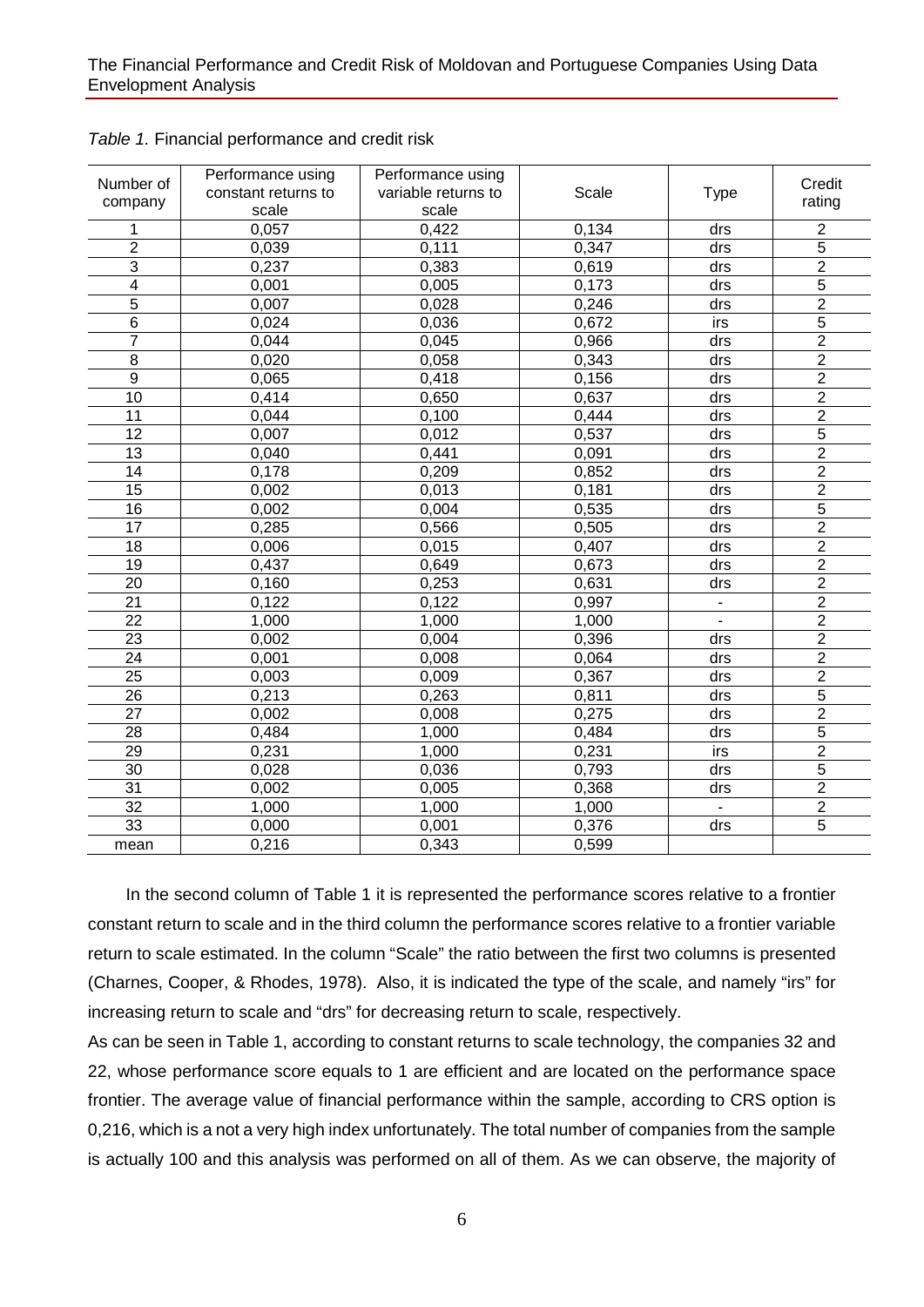ratings considering the National Bank of Moldova regulation are between "2" and "5", which represent a reasonable amount of risk (Glasserman, 2003).

 The analysis of performance frontier is made up by defining the enveloping companies using respective weights evaluation  $\lambda_k$ . Thus, for the company 22 (in [Table 1\)](#page-5-1) which is considered efficient and which can describe its own frontier, the financial performance is equal 1 and its original inputs and outputs values coincide with recommended values of these parameters. For the company 14, which has a financial performance of 0,178, the enveloping companies are 22, 65 and 80 (see *[Figure](#page-6-0)  [1](#page-6-0)*). Total sum of weights of enveloping companies 0,887, 0,068 and 0,046 in comparison with the reference company equals to 1.

| 14<br>Results for company:<br>Performance = $0.209$<br>Scale efficiency $= 0.852$ (drs)<br><b>PROJECTION SUMMARY:</b> |                   |                    |                   |                    |  |
|-----------------------------------------------------------------------------------------------------------------------|-------------------|--------------------|-------------------|--------------------|--|
| variable                                                                                                              | original<br>value | radial<br>movement | slack<br>movement | projected<br>value |  |
| output 1                                                                                                              | 35231.000         | 133370.298         | 0.000             | 168601.298         |  |
| input 1                                                                                                               | 2557.000          | 0.000              | $-252.195$        | 2304.805           |  |
| input 2                                                                                                               | 2423.000          | 0.000              | $-413.565$        | 2009.435           |  |
| input 3                                                                                                               | 3037.000          | 0.000              | $-2055.065$       | 981.935            |  |
| input 4                                                                                                               | 2354.000          | 0.000              | 0.000             | 2354,000           |  |
| input 5                                                                                                               | 2040.000          | 0.000              | 0.000             | 2040.000           |  |
| input 6                                                                                                               | 3654.000          | 0.000              | -2034.429         | 1619.571           |  |
| <b>LISTING OF PEERS:</b>                                                                                              |                   |                    |                   |                    |  |
| lambda weight<br>peer                                                                                                 |                   |                    |                   |                    |  |
| 22<br>0.887                                                                                                           |                   |                    |                   |                    |  |
| 65<br>0.068                                                                                                           |                   |                    |                   |                    |  |
| 0.046<br>80                                                                                                           |                   |                    |                   |                    |  |

<span id="page-6-0"></span>*Figure 1.* Performance Frontier for company 14

The evaluation results try to capt the connection between the financial performance of each company and the credit risk that is attributed. On average, we can observe a tendency that shows a lower financial performance to a company that has a higher risk rating, thus a rather low creditworthiness. In this way, using this technique, a bank or a decision maker can infer the creditworthiness of any new company that applies for a credit line, using the DEA method and assess and quantify appropriately the credit risk and correctly price it, thus influencing the rate of return of the original loan.

The same methodology was applied to a sample of 530 Portuguese companies. Also, the DEA analysis was performed using the same factors as on the Moldovan sample of companies. The [Table 2](#page-7-0) below presents some of the results for Portuguese data set.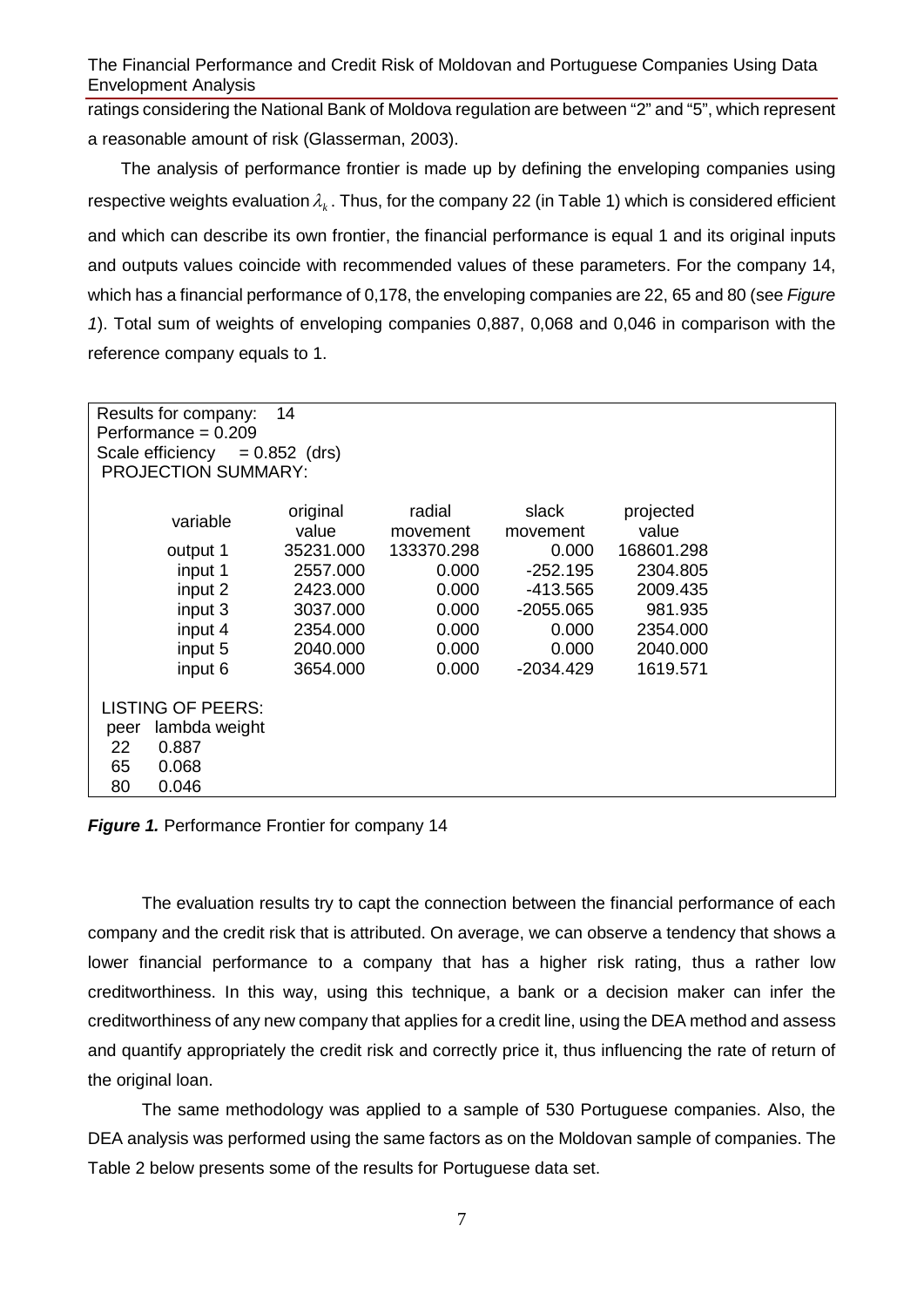| Number of<br>company    | Performance<br>using constant<br>return to scale | Performance<br>using variable<br>return to scale | Scale | <b>Type</b> | Net income,<br>thousand euro |
|-------------------------|--------------------------------------------------|--------------------------------------------------|-------|-------------|------------------------------|
| 1                       | 0,665                                            | 1,000                                            | 0,665 | drs         | $-414632$                    |
| $\overline{2}$          | 0,405                                            | 1,000                                            | 0,405 | drs         | 77330                        |
| 3                       | 0,325                                            | 1,000                                            | 0,325 | drs         | 67962                        |
| $\overline{\mathbf{4}}$ | 0,155                                            | 0,184                                            | 0,844 | drs         | 28073                        |
| 5                       | 0,119                                            | 0,133                                            | 0,890 | drs         | 23176                        |
| 6                       | 0,249                                            | 0,250                                            | 0,999 |             | 15770                        |
| 7                       | 0,137                                            | 0,146                                            | 0,943 | drs         | 11537                        |
| 8                       | 0,237                                            | 0,282                                            | 0,840 | drs         | $-51130$                     |
| 9                       | 0,284                                            | 0,316                                            | 0,898 | drs         | -53395                       |
| 10                      | 0,106                                            | 0,115                                            | 0,928 | drs         | 2473                         |
| 11                      | 0,243                                            | 0,250                                            | 0,973 | drs         | 3537                         |
| 12                      | 0,196                                            | 0,197                                            | 0,994 | irs         | 6035                         |
| 13                      | 0,711                                            | 1,000                                            | 0,711 | drs         | 53142                        |
| 14                      | 0,319                                            | 0,474                                            | 0,673 | drs         | 29509                        |
| 15                      | 0,316                                            | 0,353                                            | 0,895 | drs         | 81069                        |
| 16                      | 0,162                                            | 0,163                                            | 0,995 | irs         | 4385                         |
| 17                      | 0,148                                            | 0,150                                            | 0,986 | irs         | 4140                         |
| 18                      | 0,438                                            | 1,000                                            | 0,438 | drs         | $-12818$                     |
| 19                      | 0,898                                            | 1,000                                            | 0,898 | drs         | $-55002$                     |
| 20                      | 0,140                                            | 0,419                                            | 0,335 | drs         | 7591                         |
| 21                      | 0,507                                            | 1,000                                            | 0,507 | drs         | 182023                       |
| 22                      | 0,039                                            | 0,051                                            | 0,771 | irs         | $-86377$                     |
| 23                      | 0,200                                            | 1,000                                            | 0,200 | drs         | 8006                         |
| 24                      | 0,066                                            | 0,071                                            | 0,931 | irs         | $-9754$                      |
| 25                      | 0,230                                            | 0,256                                            | 0,896 | irs         | $-107463$                    |
| mean                    | 0,331                                            | 0,677                                            | 0,526 |             |                              |

<span id="page-7-0"></span>*Table 2***.** Financial performance of Portuguese companies

From [Table 2,](#page-7-0) the first observation to be made is that the average performance using variable return to scale of the Portuguese firms is almost double than the efficiency of Moldovan sample of companies (0.677 compared to 0.343). Secondly, as no credit risk assessment was available for Portuguese firms, the profitability (as measure by Net Income, in thousands Euro) was considered. The profitability is measured with an absolute financial indicator instead of a financial ratio. This is due to the fact that the authors calculated if a firm is profitable or not, has a positive or negative net income. Usually, a profitable firm has a higher creditworthiness and vice versa. However, no statistically significant correlation could be observed between the efficiency calculated with DEA and the net income of a firm. For example, using the data from [Table 2,](#page-7-0) the company number 1 has a performance using variable return to scale of 1.00 and negative net income. In the same time, the company number 4 has a much lower efficiency (0.184), but has positive profitability. This is probably also due to the fact that the Portuguese set of data represents firms from a wide range of industries and total revenue levels, as opposed to the Moldovan data, which is more concentrated on the small and medium enterprises of the agricultural sector.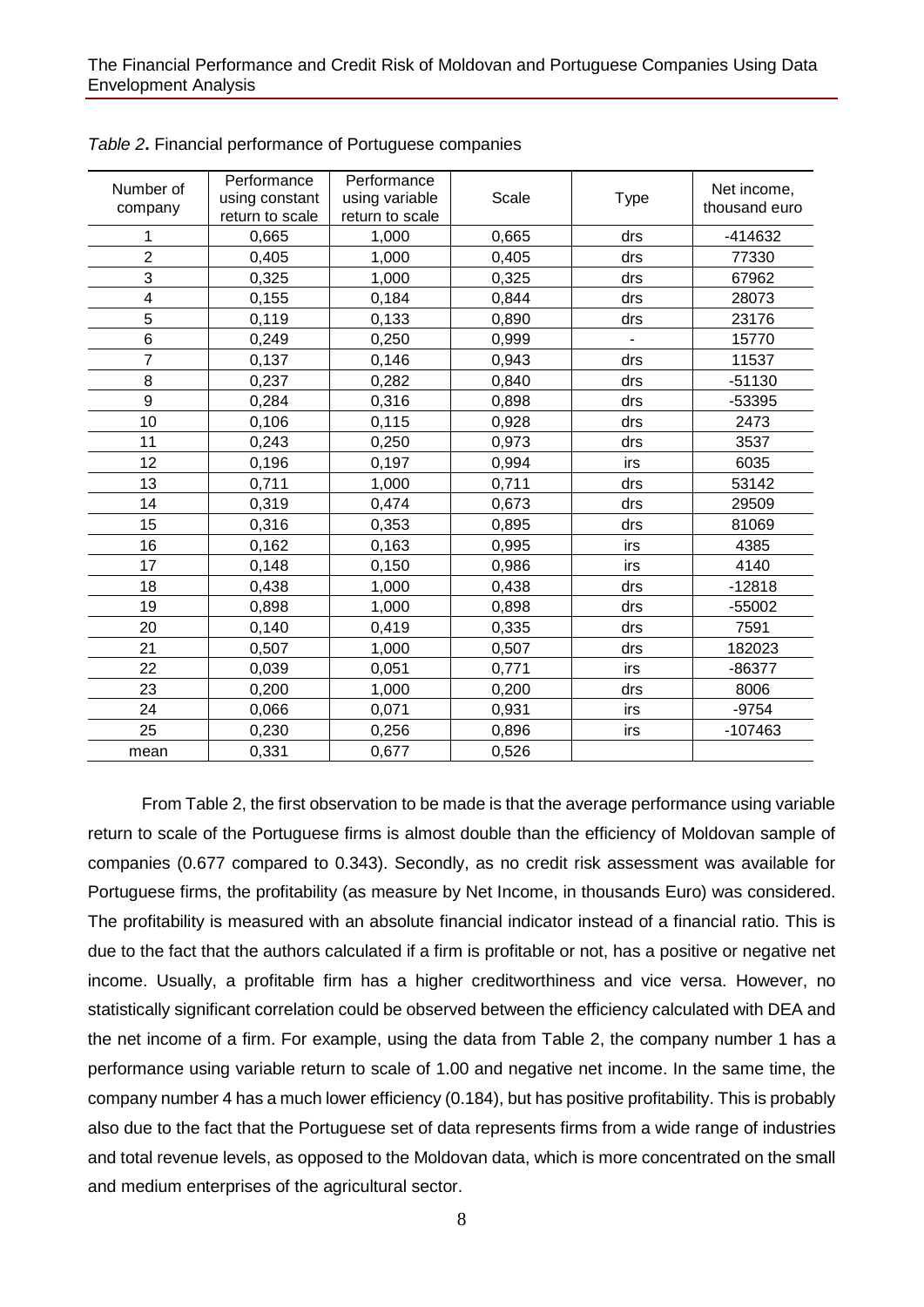## **CONCLUSIONS**

 On the basis of financial performance analysis in the sample of 100 Moldovan companies we can assert that the nonparametric technics of envelopment use mathematical programming models to build the performance space frontier P(x). According to the performed research we can conclude that:

- 1. When applying radial measure  $DF<sub>o</sub>(x, y)$  to determine the company's relative performance we have the possibility to make a more detailed evaluation than the one achieved with the help of economic indices traditionally used in the national practice of economic analysis and adding an important variable when considering credit risk
- 2. Unfortunately, because of rather obscure accounting practices of many of Moldovan small and medium firms, the DEA analysis shows a relatively low average of financial performance. This also represents a rather strong limitation of this paper. A more relevant credit risk assessment can be performed on a higher quality accounting data of Moldovan firms. Also, the fact that this paper considered only the financial analysis part, excluding information about credit history, collateral and payment behavior, represents another strong limitation. A statistical-based methodology that would incorporate all these would provide more accurate results.
- 3. It is also worth taking in consideration that the two frontiers, CRS and VRS are rather distant from each other, and we can assess that the companies carry on their activity not very close to the optimal scale and are rather scattered among the interval used
- 4. The proposed DEA methodology has its limitations when applied to a more diverse set of data. When trying to assess the profitability, and thus the creditworthiness, of Portuguese firms, the DEA methodology proved to be less efficient than for the Moldovan firms. The authors believe that this is due to the diversity of the Portuguese firms in terms of industries and Total Revenues/Assets. Another point to be made is that the Portuguese firms proved to be much more efficient than Moldovan companies, but, as mentioned, this efficiency calculated with DEA cannot still be connected to credit worthiness or profitability.

### **ACKNOWLEDGEMENTS**

This research work was carried out with the support of the project 2015-1-PT01-KA107-012870 "ERASMUS+KA1 International Credit Mobility" of the Polytechnic Institute of Bragança, Portugal and the State Agrarian University of Moldova, Republic of Moldova. We want also to acknowledge to Jorge Alves, a colleague that supplied us with the data for Portuguese sample.